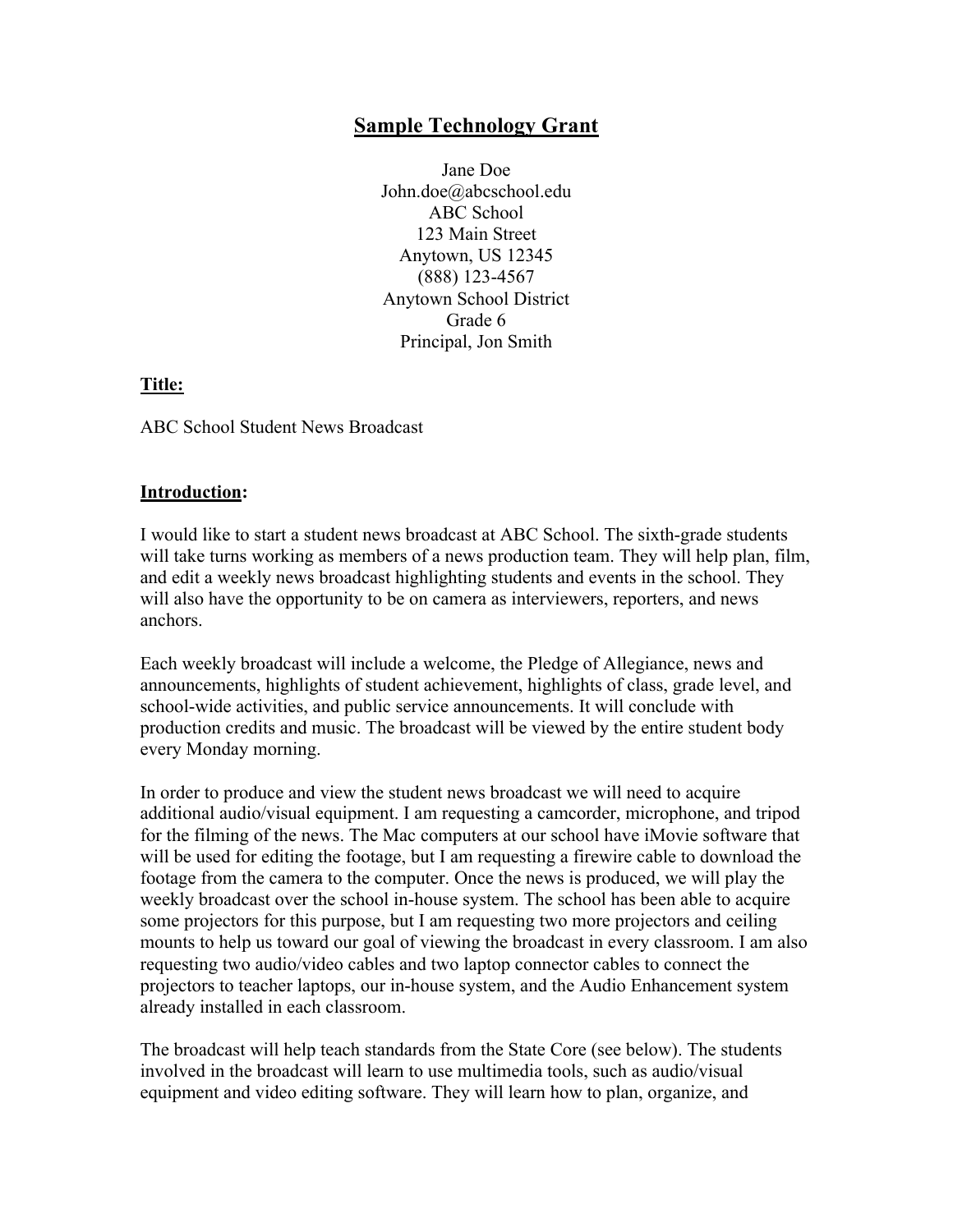produce a news broadcast, practicing organizational and communication skills as well as performance and speaking skills.

Students will also help create a positive school environment. The news broadcast they produce will allow students, faculty, and staff at ABC School to be aware of what is happening in the school. Classes of different grade levels on different ends of the school will be able to see projects, productions, and events they may not otherwise be aware of, creating unity in the school. The public service announcements produced for the news will help the student body to be better citizens.

Eventually, broadcast production will be extended to more grades than just sixth. More and more students will be involved in production as more teachers become familiar with the process and equipment and become involved. The news broadcasts will inspire teachers and students to use a variety of technology in their teaching and learning as they see examples of what can be done using technology resources.

# **Itemized Budget and Amount Requested:**

| Items from ABC Company:               |                            |
|---------------------------------------|----------------------------|
| Sony DCR-HC96 Digital Camcorder       | \$390.00                   |
| Sony Wireless Bluetooth Camcorder Mic | \$111.36                   |
| 4 to 6 Pin Firewire Cable             | \$15.00                    |
| Matthews M25 Tri-Pod                  | \$133.56                   |
| Sony XGA 200 Lumen LCD Projector (2)  | \$1,498.00 (\$749.00 each) |
| RCA-RCA Video Cable (2)               | \$22.84 (\$11.42 each)     |
| Stereo RCA Cable (2)                  | $$10.46$ (\$5.23 each)     |
| VGA Male to Male Cable (2)            | \$52.00 (\$26.00 each)     |
| Suspended Ceiling Plate (2)           | \$178.50 (\$89.25 each)    |
| Universal Projector Ceiling Mount (2) | \$287.04 (\$143.52 each)   |
| Total:                                | \$2,698.76                 |

Please see the Sales Quote attached.

#### **Number of Students Impacted:**

The approximate number of students at ABC School is 750. All 750 students will be impacted by the student news broadcast. This project will directly impact approximately 120 sixth-grade students who will film, produce, and edit the school news broadcast. It will also impact the entire student body as they are filmed and interviewed for the news production and view the weekly news broadcast.

#### **State Core Relevance:**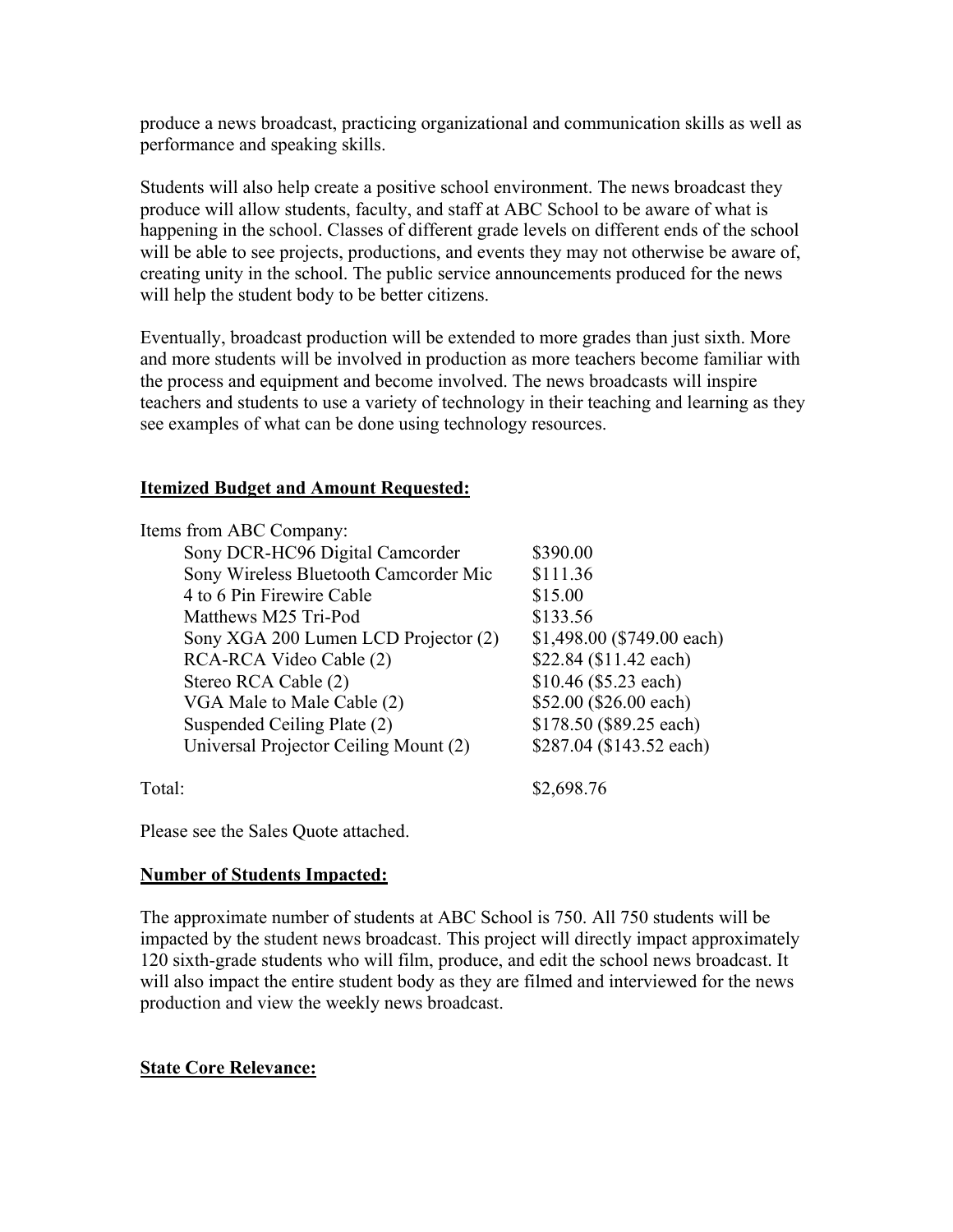#### **State Core, Educational Technology, Grade 6**

**Standard 1 -** Apply strategies for identifying and solving routine hardware and software problems that occur during everyday use.

**Standard 2 -** Demonstrate knowledge of current changes in information technologies and the effect those changes have on the workplace and society.

**Standard 5 -** Apply productivity/multimedia tools and peripherals to support personal productivity, group collaboration, and learning throughout the curriculum.

**Standard 6 -** Design, develop, publish and present products (e.g., Web pages, videotapes) using technology resources that demonstrate and communicate curriculum concepts to audiences inside and outside the classroom.

**Standard 7 -** Collaborate with peers, experts, and others using telecommunications and collaborative tools to investigate curriculum-related problems, issues, and information, and to develop solutions or products for audiences inside and outside the classroom.

**Standard 8 -** Select and use appropriate tools and technology resources to accomplish a variety of tasks and solve problems.

**Standard 9 -** Demonstrate an understanding of concepts underlying hardware, software, and connectivity, and practical applications to learning and problem solving.

#### **State Core, Language Arts, Grade 6, Standard 1**

**Objective 1 -** Develop language through listening and speaking.

1. Identify specific purpose(s) for listening (e.g., to gain information, to be entertained).

 2. Listen and demonstrate understanding by responding appropriately (e.g., follow multiple-step directions, restate, clarify, question, summarize, elaborate formulating an opinion with supporting evidence, interpret verbal and nonverbal messages, note purpose and perspective, identify tone, mood, emotion).

 3. Speak clearly and audibly with expression in communicating ideas (i.e., effective rate, volume, pitch, tone, phrasing, tempo).

 4. Speak using complex sentences with appropriate subject-verb agreement, correct verb tense, and syntax.

**Objective 2 -** Develop language through viewing media and presenting.

 1. Identify specific purpose(s) for viewing media (i.e., to identify main idea and details, to gain information, distinguish between fiction/nonfiction, distinguish between fact/opinion, form an opinion, determine presentation's accuracy/bias, analyze and critique persuasive techniques).

 2. Use a variety of formats in presenting with various forms of media (e.g., pictures, posters, charts, ads, newspapers, graphs, videos, slide shows).

#### **State Core, Visual Arts, Grade 6, Standard 3**

**Objective 3 -** Explore video, film, CD-ROM, and computers as art tools and artworks.